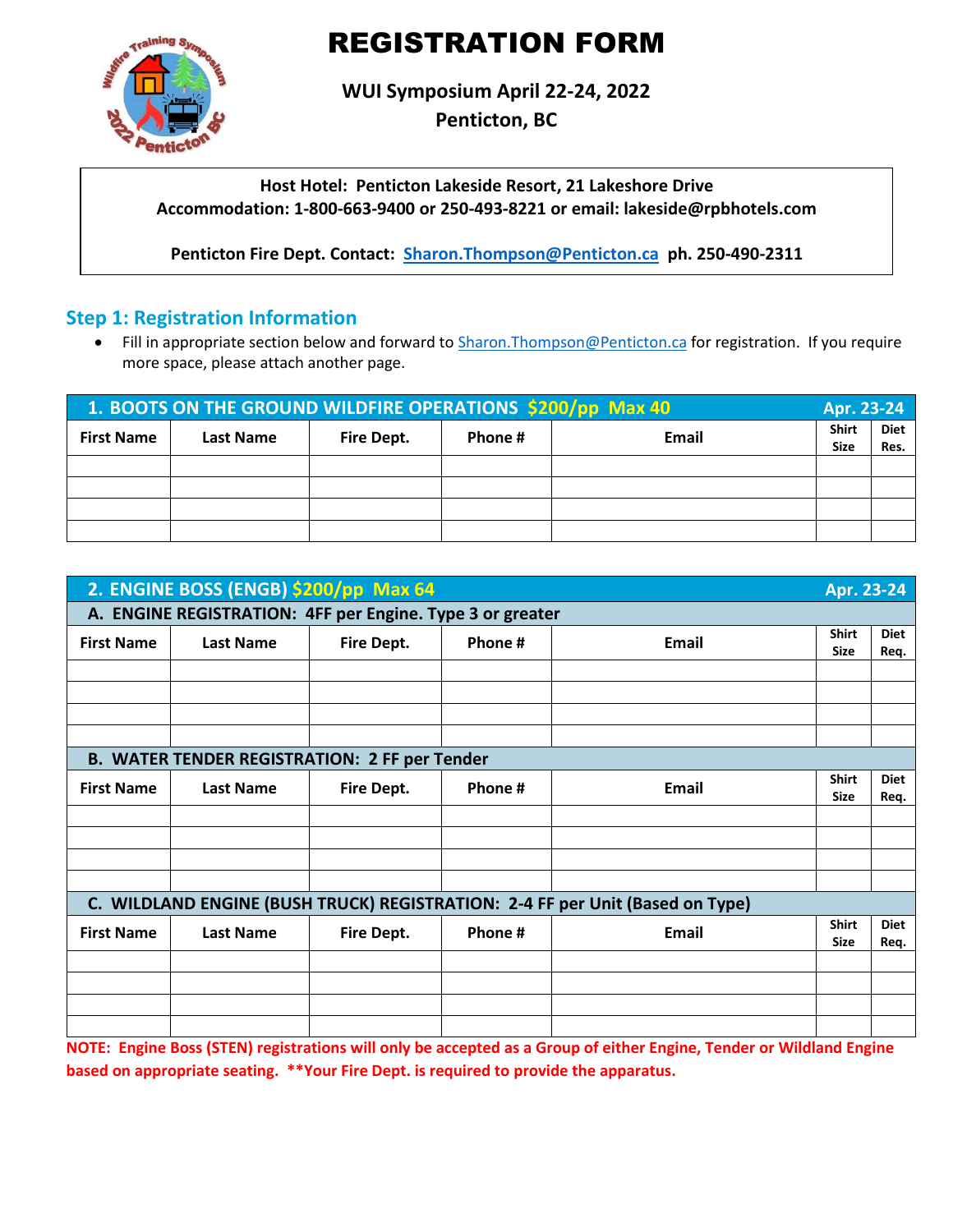| 3. STRIKE TEAM / TASK FORCE LEADER \$200/pp Max 20 |                                                                                         |            | Apr. 23-24 |       |             |      |  |
|----------------------------------------------------|-----------------------------------------------------------------------------------------|------------|------------|-------|-------------|------|--|
| <b>First Name</b>                                  | <b>Last Name</b>                                                                        | Fire Dept. | Phone #    | Email | Shirt       | Diet |  |
|                                                    |                                                                                         |            |            |       | <b>Size</b> | Reg. |  |
|                                                    |                                                                                         |            |            |       |             |      |  |
|                                                    |                                                                                         |            |            |       |             |      |  |
|                                                    |                                                                                         |            |            |       |             |      |  |
|                                                    | Due to limited class size and are requisites required porticipants registering for this |            |            |       |             |      |  |

**Due to limited class size and pre-requisites required, participants registering for this program will be vetted by the Fire Commissioner and BC Wildfire Service.**

| 4. GROUP/DIVISION SUPERVISOR (GrpS/DivS) \$200/pp Max 15 |           |            |         |                                                                                          | Apr. 23-24           |                     |
|----------------------------------------------------------|-----------|------------|---------|------------------------------------------------------------------------------------------|----------------------|---------------------|
| <b>First Name</b>                                        | Last Name | Fire Dept. | Phone # | Email                                                                                    | Shirt<br><b>Size</b> | <b>Diet</b><br>Reg. |
|                                                          |           |            |         |                                                                                          |                      |                     |
|                                                          |           |            |         |                                                                                          |                      |                     |
|                                                          |           |            |         |                                                                                          |                      |                     |
|                                                          |           |            |         | Due to limited class size and pre-requisites required, participants registering for this |                      |                     |

<u>band pre-requisites required, participants registering for</u> **program will be vetted by the Fire Commissioner and BC Wildfire Service.**

|                   |                  |            |         | 5. STRUCTURE PROTECTION BASE MANAGER & EOC FIRE BRANCH \$200/pp Max 104 N Spr. 23-24 |                             |                     |
|-------------------|------------------|------------|---------|--------------------------------------------------------------------------------------|-----------------------------|---------------------|
| <b>First Name</b> | <b>Last Name</b> | Fire Dept. | Phone # | Email                                                                                | <b>Shirt</b><br><b>Size</b> | <b>Diet</b><br>Req. |
|                   |                  |            |         |                                                                                      |                             |                     |
|                   |                  |            |         |                                                                                      |                             |                     |
|                   |                  |            |         |                                                                                      |                             |                     |
|                   |                  |            |         |                                                                                      |                             |                     |

|                   | 6. WILDFIRE MITIGATION SPECIALIST Max 20 |                  |                   |         | Apr. 21-24                                                                    |                             |                     |
|-------------------|------------------------------------------|------------------|-------------------|---------|-------------------------------------------------------------------------------|-----------------------------|---------------------|
| <b>First Name</b> |                                          | <b>Last Name</b> | <b>Fire Dept.</b> | Phone # | <b>Email</b>                                                                  | <b>Shirt</b><br><b>Size</b> | <b>Diet</b><br>Req. |
|                   |                                          |                  |                   |         |                                                                               |                             |                     |
|                   |                                          |                  |                   |         | <b>Pre-Registration through FireSmartBC ONLY: homepartners@firesmartbc.ca</b> |                             |                     |
|                   |                                          |                  |                   |         |                                                                               |                             |                     |
|                   |                                          |                  |                   |         |                                                                               |                             |                     |

|                   | 7. DANGER TREE ASSESSOR (DTA) \$200/pp Max 20 |                   |         |       | Apr. 23-24                  |                     |
|-------------------|-----------------------------------------------|-------------------|---------|-------|-----------------------------|---------------------|
| <b>First Name</b> | <b>Last Name</b>                              | <b>Fire Dept.</b> | Phone # | Email | <b>Shirt</b><br><b>Size</b> | <b>Diet</b><br>Req. |
|                   |                                               |                   |         |       |                             |                     |
|                   |                                               |                   |         |       |                             |                     |
|                   |                                               |                   |         |       |                             |                     |
|                   |                                               |                   |         |       |                             |                     |

|                   |                  |            |         | 8. S-190 INTRODUCTION TO WILDLAND FIRE BEHAVIOUR \$200/pp Max 20 > | Apr. 23-24                  |                     |
|-------------------|------------------|------------|---------|--------------------------------------------------------------------|-----------------------------|---------------------|
| <b>First Name</b> | <b>Last Name</b> | Fire Dept. | Phone # | <b>Email</b>                                                       | <b>Shirt</b><br><b>Size</b> | <b>Diet</b><br>Req. |
|                   |                  |            |         |                                                                    |                             |                     |
|                   |                  |            |         |                                                                    |                             |                     |
|                   |                  |            |         |                                                                    |                             |                     |
|                   |                  |            |         |                                                                    |                             |                     |